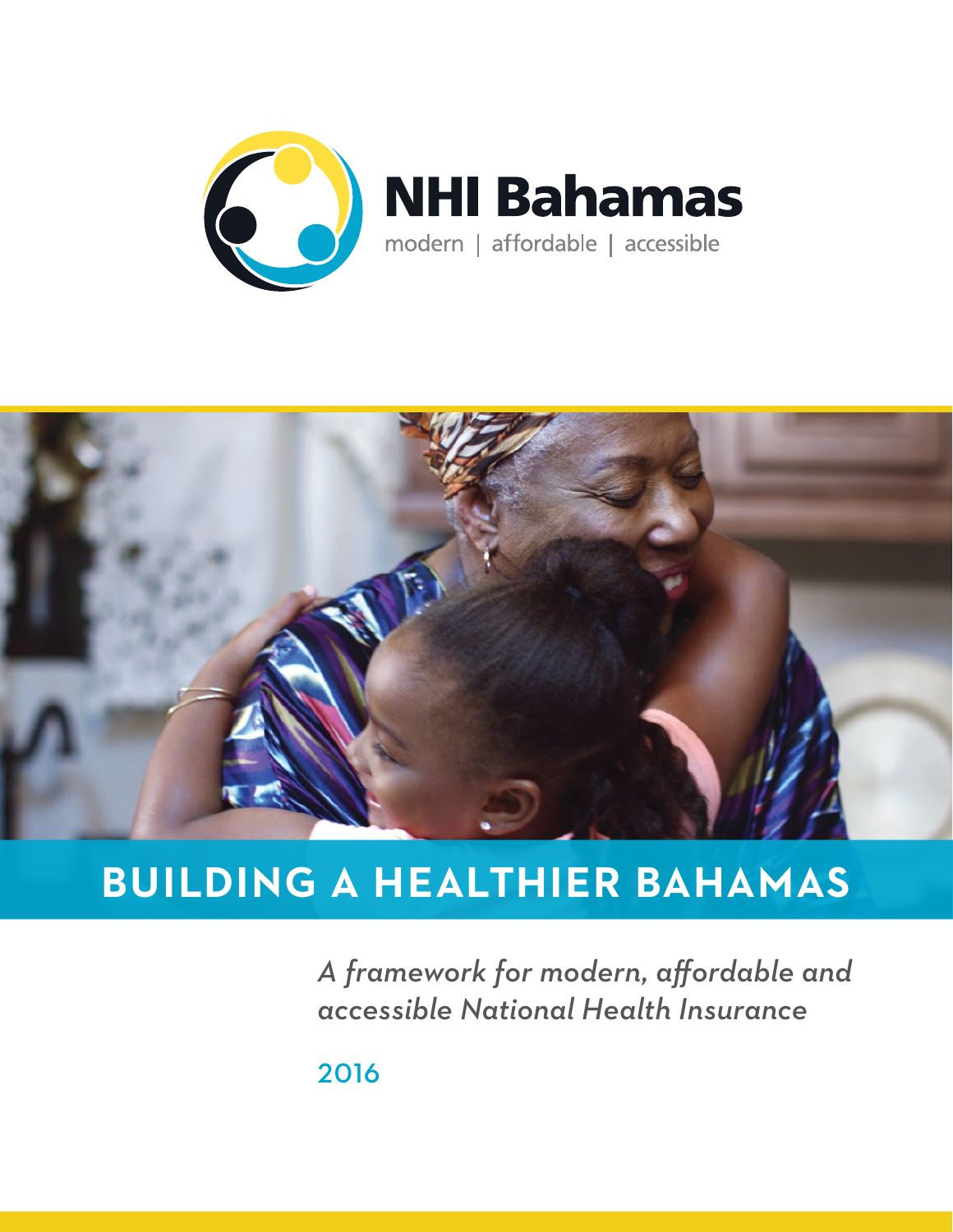# **TABLE OF CONTENTS**

- **iii [PRIME MINISTER](#page-2-0)'S [MESSAGE](#page-2-0)**
- **[INTRODUCTION](#page-3-0)**
- **[THE PROBLEM TO BE SOLVED](#page-7-0)**

## **[FRAMEWORK](#page-9-0)**

- [3.1 Overview of NHI Bahamas](#page-9-0)
- [3.2 Implementing NHI Bahamas in Stages](#page-10-0)
- [3.3 Eligibility](#page-11-0)
- [3.4 Registration](#page-12-0)
- [3.5 Enrolment](#page-12-0)
- [3.6 Coverage](#page-13-0)
- [3.7 Funding](#page-14-0)
- [3.8 Governance](#page-15-0)
- [3.9 Monitoring and Evaluation](#page-18-0)

## **[CONCLUSION](#page-19-0)**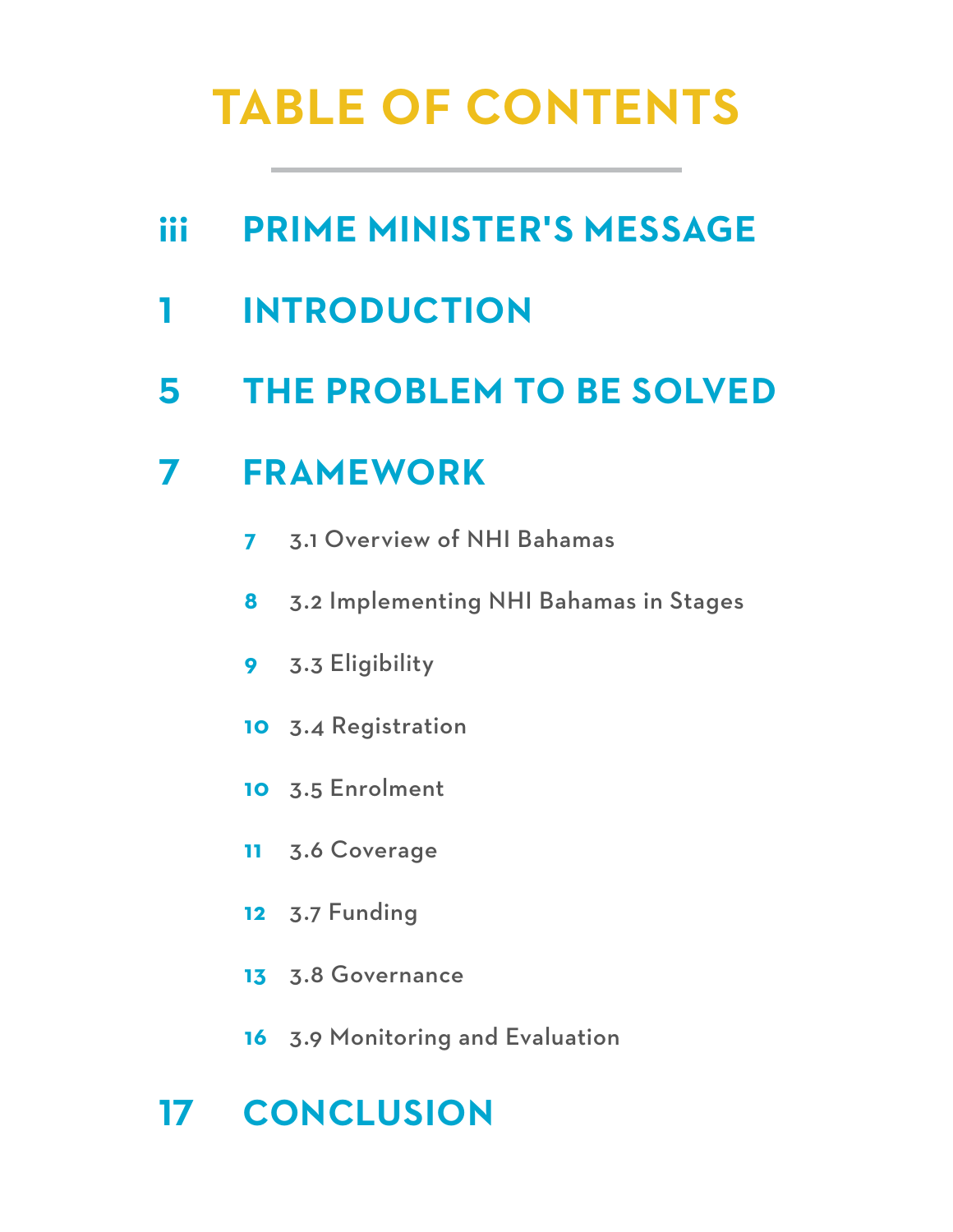<span id="page-2-0"></span>

#### **MESSAGE FROM THE RT. HON. PERRY G. CHRISTIE**  *The Prime Minister of The Bahamas*

My fellow Bahamians,

"Every Bahamian is entitled to high-quality, affordable health services. While we have made great strides in strengthening our health system, we have not yet achieved equitable access. This holds back our potential as a nation, since a healthy population is vital to the success and productivity of The Bahamas. Unfortunately, many Bahamians do not currently have health insurance and are not able to afford even basic health care services that could help prevent illness. This is an unacceptable fact that the Government will not stand for.

To address this issue, my Government launched the National Health Insurance (NHI) programme at the beginning of 2016, which seeks to improve the accessibility and affordability of basic medical services to all Bahamians. NHI is a transformational initiative for the people of The Bahamas which will provide health insurance to all legal residents: rich or poor; healthy or sick; young or old; employed or unemployed. NHI will ensure that all legal Bahamian residents can receive health care free of cost at point of service.

NHI is just one pillar of activity the Government is undertaking to further our journey to Universal Health Coverage. At the same time, we are undertaking health system strengthening initiatives, such as improved emergency response times, extended clinic hours and improvements in health and social infrastructure. As we continue to roll out these initiatives, particular attention will be given to achieving adequate human resources capacity and excellence in customer service.

The Government is establishing a single governance structure that will manage the day-to-day operations of public hospitals and clinics with greater efficiency, transparency and attention to patient needs. Moreover, the Government is finalizing a 'Patients Bill of Rights' to ensure the patient and the patient's experience remain at the centre of all health care decisions".

All of these initiatives are contributing to building a health care system that is modern, affordable and accessible.

My fellow Bahamians, through the rollout of Universal Health Coverage, our Government's vision for a modern Bahamas will provide all citizens with the means and ability to obtain routine medical services for themselves and their families. I can assure you that we will not stop until we make this vision a reality. We are committed to a modern Bahamas, a healthy Bahamas, and indeed, a stronger Bahamas.

Sincerely,

The Rt. Hon. Perry G. Christie *Prime Minister of The Bahamas*

Table of Contents

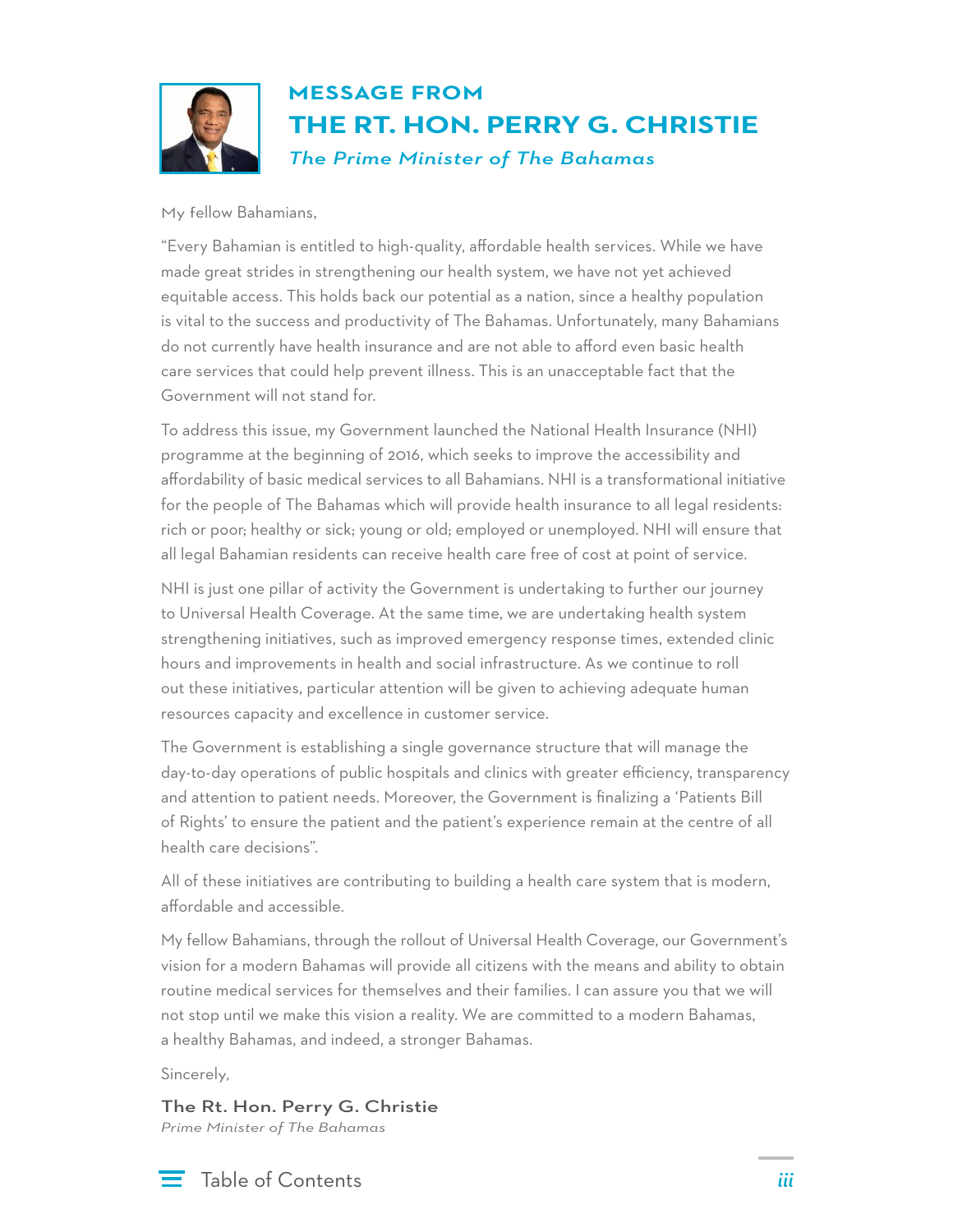<span id="page-3-0"></span>

# **1. INTRODUCTION**

*We see a nation where the people are the most precious resource, over and above all natural and material resources, and national prosperity is measured by the quality of the health, education and social environment and self-esteem of its people.* 

**"**

– Sir Lynden Pindling, *Former Prime Minister of The Bahamas*

We all want a healthier Bahamas. Good health is among the most basic requirements of personal happiness, economic productivity and societal well-being. A high-performing health care system is an important means to these ends, but we also understand that good health is about more than just good health care.

**"**

*1*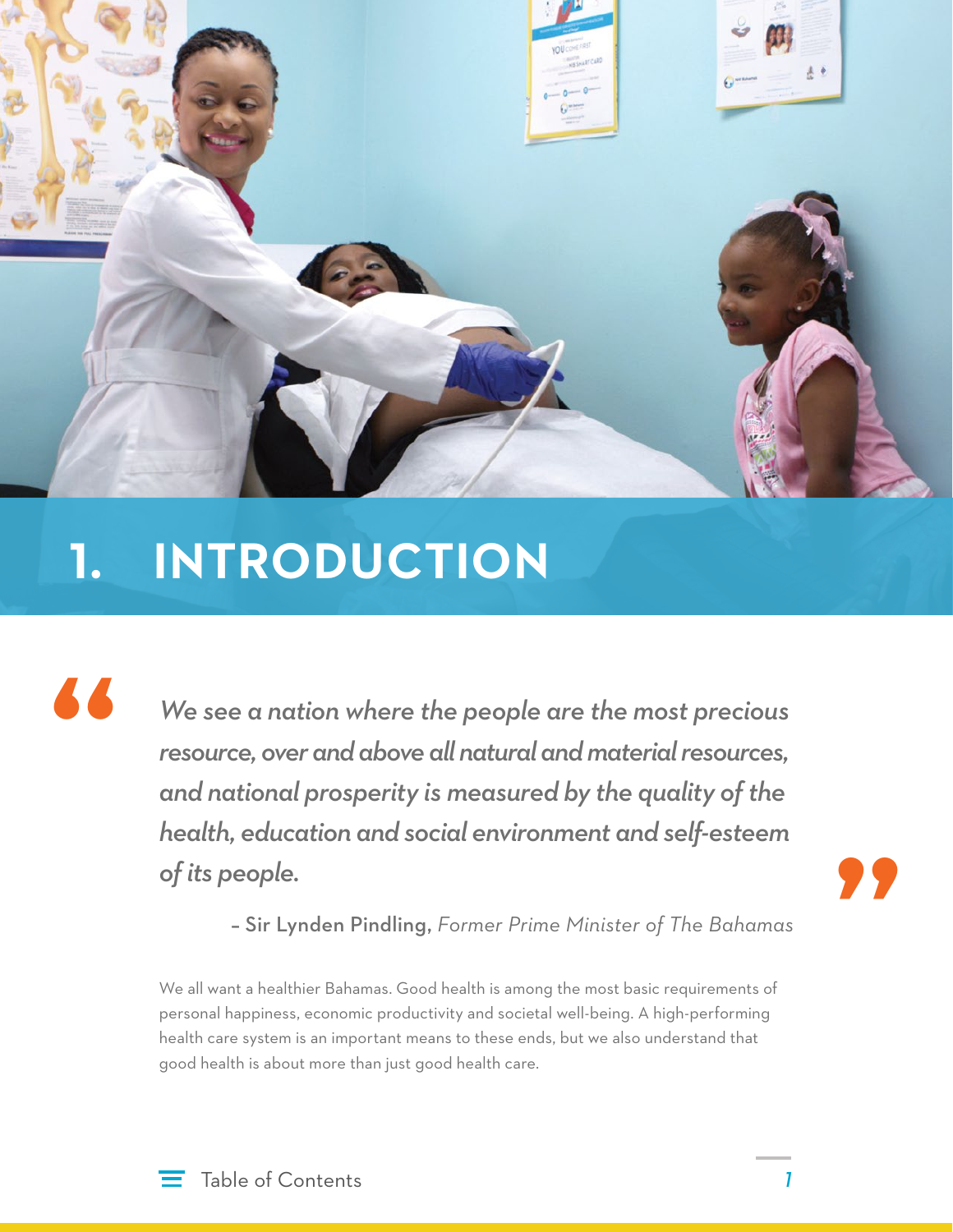Building a healthier Bahamas will require continued expert treatment for patients, and much more: informed choices, modern infrastructure and proactive management of chronic conditions. The Government of The Bahamas has committed to improving the accessibility and affordability of basic medical services to all Bahamians. Furthermore, the provision of practical and cost effective Universal Health Coverage remains a key priority of the Government. In fact, support for Universal Health Coverage and National Health Insurance is consistent across not only many segments of our population, including political, religious, civil and private sector stakeholders, but also, as it should be, across party lines. This NHI Bahamas is a significant step in establishing Universal Health Coverage for Bahamians. The Government is implementing a structure that will allow for additional benefits to be added to the basic NHI package over time.

We have an obligation to provide equitable access to the health care system we have, to modernize that system and to ensure its affordability for generations to come. Building a healthier Bahamas will also challenge us to address the social determinants of health, which include the physical, psychological, emotional and economic environments that influence individual health outcomes.



#### *Our people are our greatest asset. That being so, we must do all we can to protect and enhance good health and access to medical care.*



– Hon. Sen. Allyson Maynard Gibson, *Attorney General*

In short, a prosperous Bahamas requires a healthy population, and a healthy population requires universal access to a strong health system. The investments in health care the Government makes today will reinforce this virtuous circle. Universal Health Coverage is indisputably linked to high-performing economies and poverty reduction.

The Government, together with the involvement of leadership from the NHI Secretariat and the Ministry of Health, will not stop until we have followed through with our promise to deliver health care that is modern, affordable and accessible to Bahamians throughout the archipelago.

This is a policy paper about affordability and equitable access to quality health care services. It presents a framework for establishing the first modern, planned and comprehensive National Health Insurance programme for The Bahamas ("NHI" or "NHI Bahamas") and is a statement about advancing the social contract that exists between our people and our country. The shared belief in Universal Health Coverage—the principle that eligible legal residents of The Bahamas should have equitable access to affordable, high-quality medical care irrespective of their socio-economic status, personal health history or where they reside—is a national value our Government holds dear.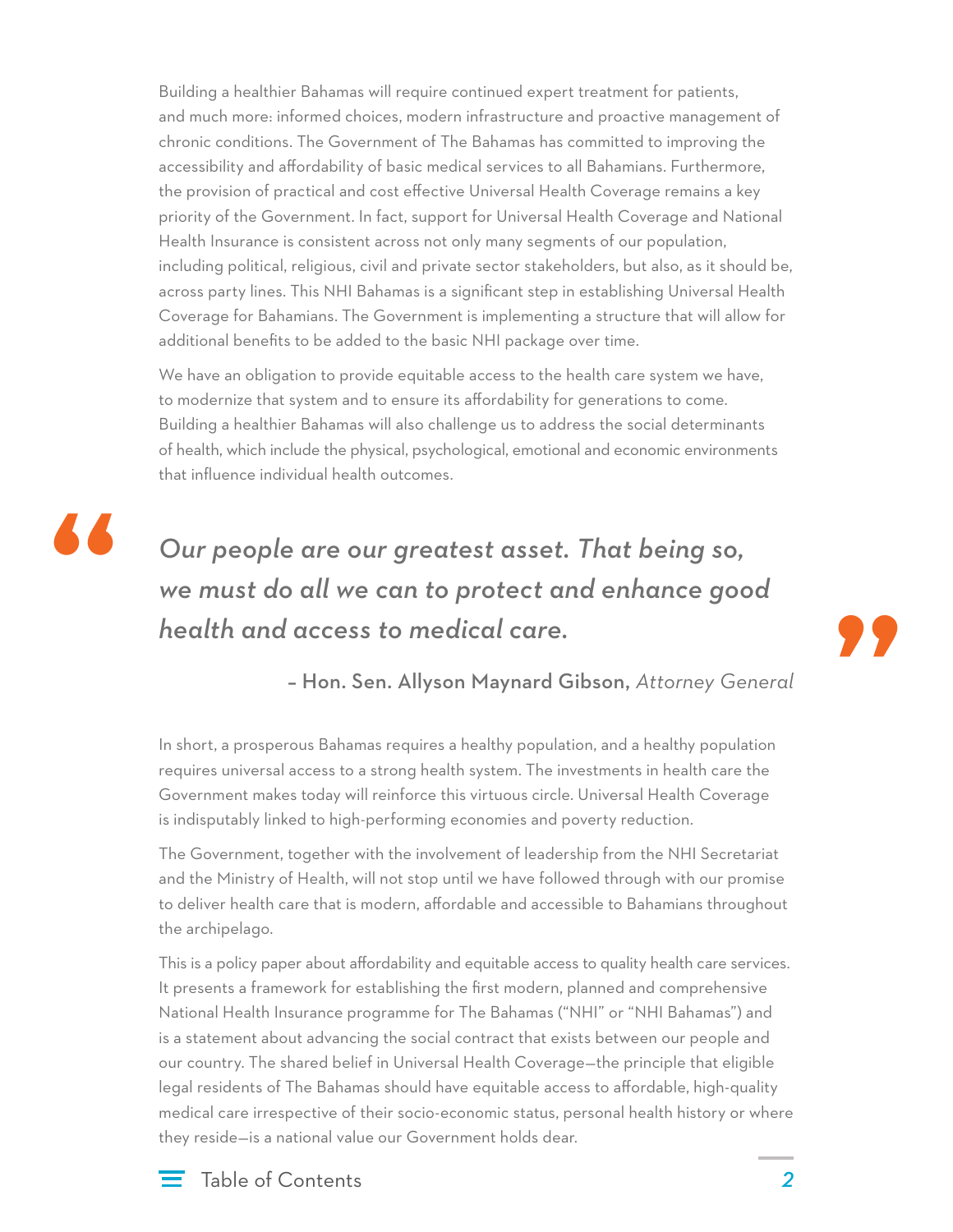

*We are a proud, strong and caring people. The historic launch of National Health Insurance Bahamas is a big step to ensuring that everyone has reasonable access to health care, assuring a bright future for all Bahamians and improving the health of our country.* 



– Hon. Dr. Perry Gomez, *Minister of Health*

Working together toward this common, loftier goal will define our society. It will present daunting challenges, but inspiring opportunities. When we do it right, we will proudly tell our children and grandchildren about our accomplishments. If we keep putting it off, we will have to explain to them why. Simply put, establishing NHI Bahamas represents the single biggest development in the history of this country since the creation of the National Insurance Board, our social security safety net.

#### **Key principles that will guide NHI Bahamas are:**

- º **Healthy Living** Government has a responsibility and mandate to protect and promote efforts to achieve optimal health for citizens resident in The Bahamas and other eligible legal residents.
- º **Universality** It is essential that Universal Health Coverage be accessible to all those deemed eligible.
- º **Solidarity** Eligible legal residents should participate in and contribute to the provision of health services in recognition of the common vulnerability of all members of society to illness, disease and disability.
- º **Equity** Individuals should have access to the highest levels of care based on their need and not their ability to pay or any other factor.
- º **Efficiency** Leveraging public and private resources—financial, human, physical and medical—is necessary to ensure the efficiency and sustainability of administration, operations and payment.
- º **Plurality** NHI Bahamas will be a partnership between the public and private sectors.

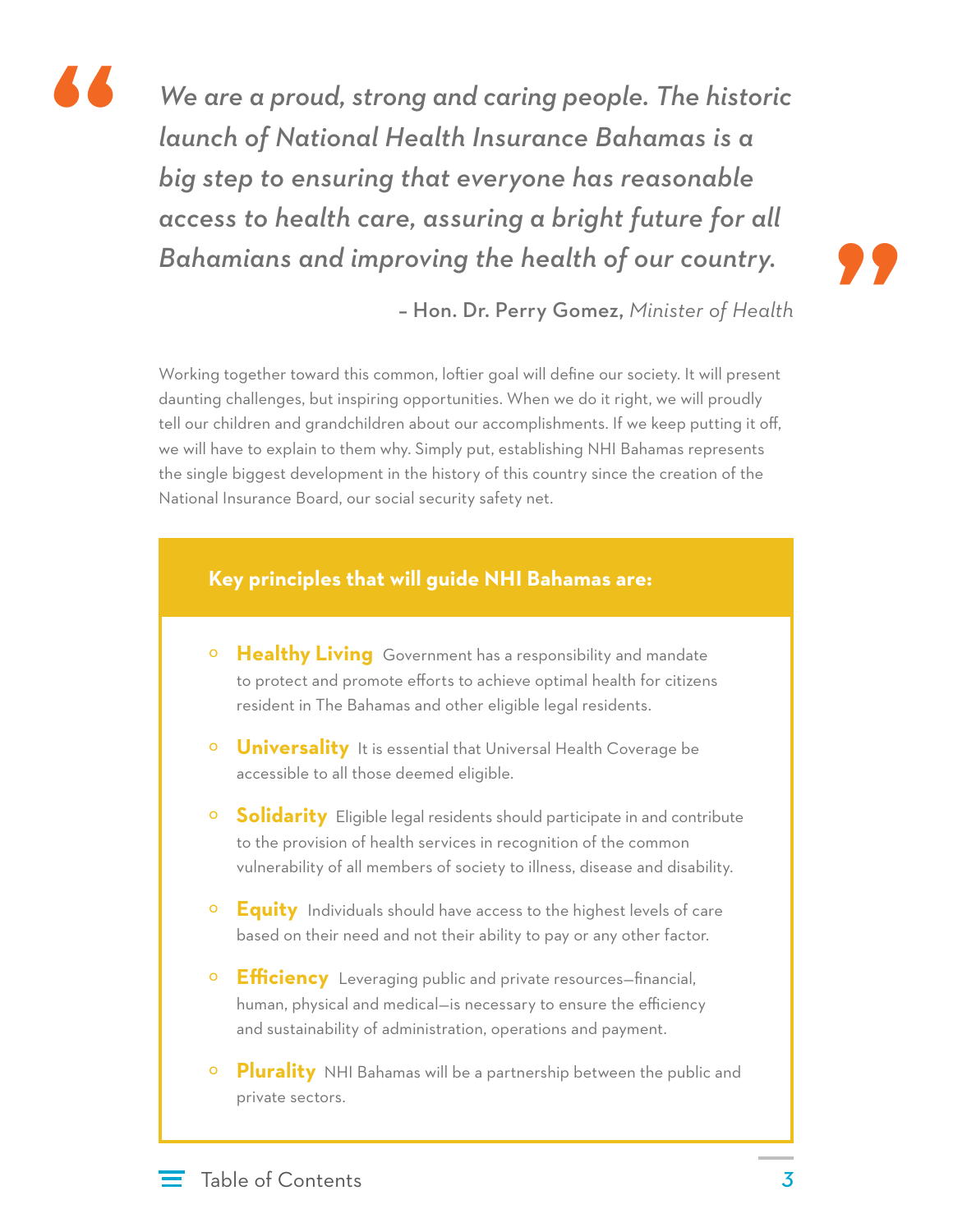We have a sturdy foundation from which to build a healthier Bahamas. We are proud of our well-trained and dedicated doctors, nurses and allied health care professionals, such as therapists, pharmacists, laboratory technologists and radiographers, and the many skilled administrative and support personnel who serve in our doctors' offices, communities, health care facilities, pharmacies and laboratories. The Government will continue to work with these dedicated men and women, as well as representatives from employers, employees, civil society and the insurance industry, to meet our shared challenges. We all agree on the importance of good health and providing high-quality care to the Bahamian people. This policy paper is already the result of extensive consultations and stakeholder feedback, and reflects that input to date.

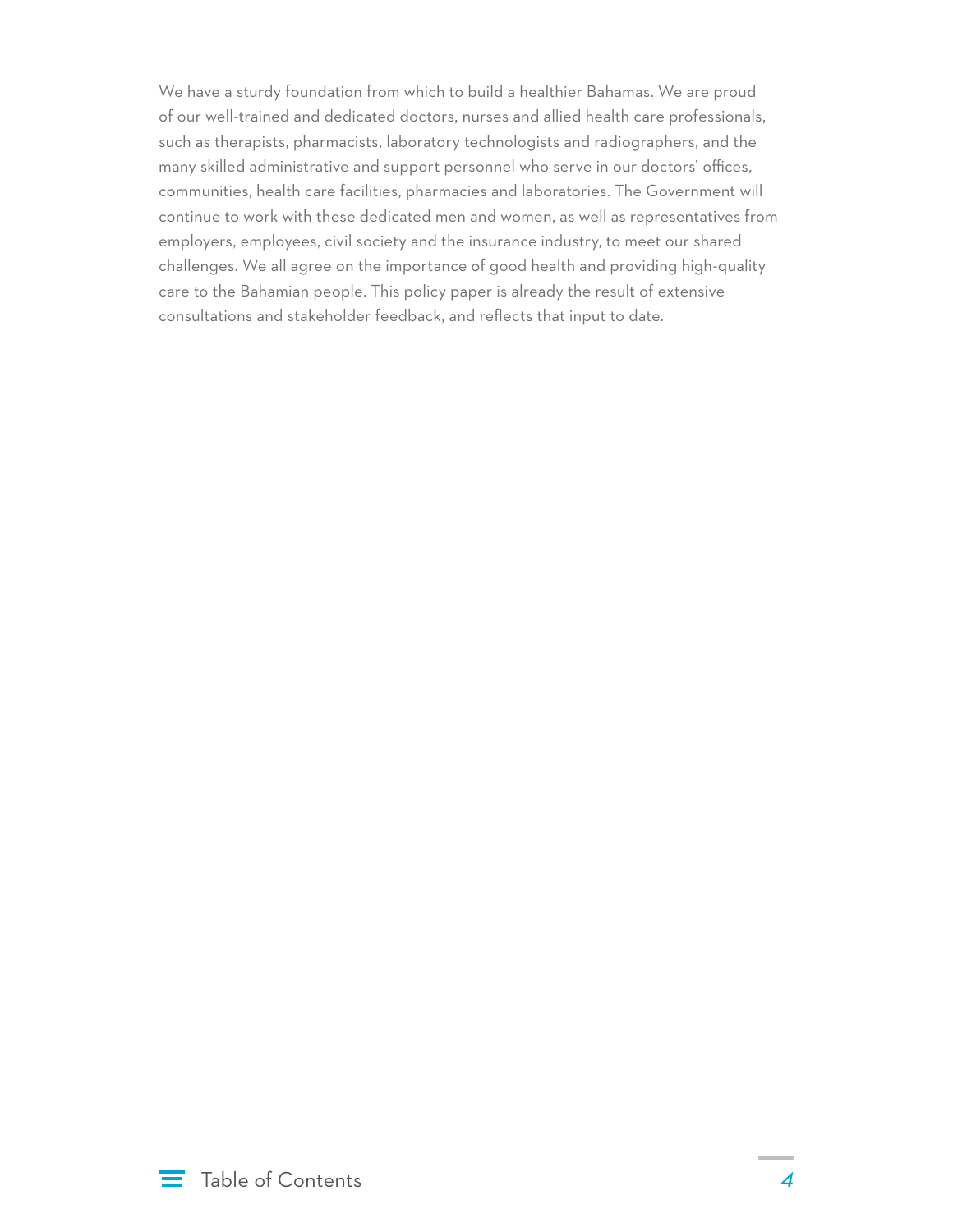<span id="page-7-0"></span>

# **2. THE PROBLEM TO BE SOLVED**

The Bahamas faces several health-related challenges. With more than 20 settled islands dispersed throughout our archipelago, some very remote and sparsely populated, consistency in health care access and quality has been difficult to achieve. Harm from alcohol, tobacco, diet and a relatively large sedentary population present a variety of challenges. According to data from the World Health Organization, The Bahamas ranks as the sixth most obese nation globally. These and other factors have contributed to extremely high levels of non-communicable chronic diseases, such as diabetes.

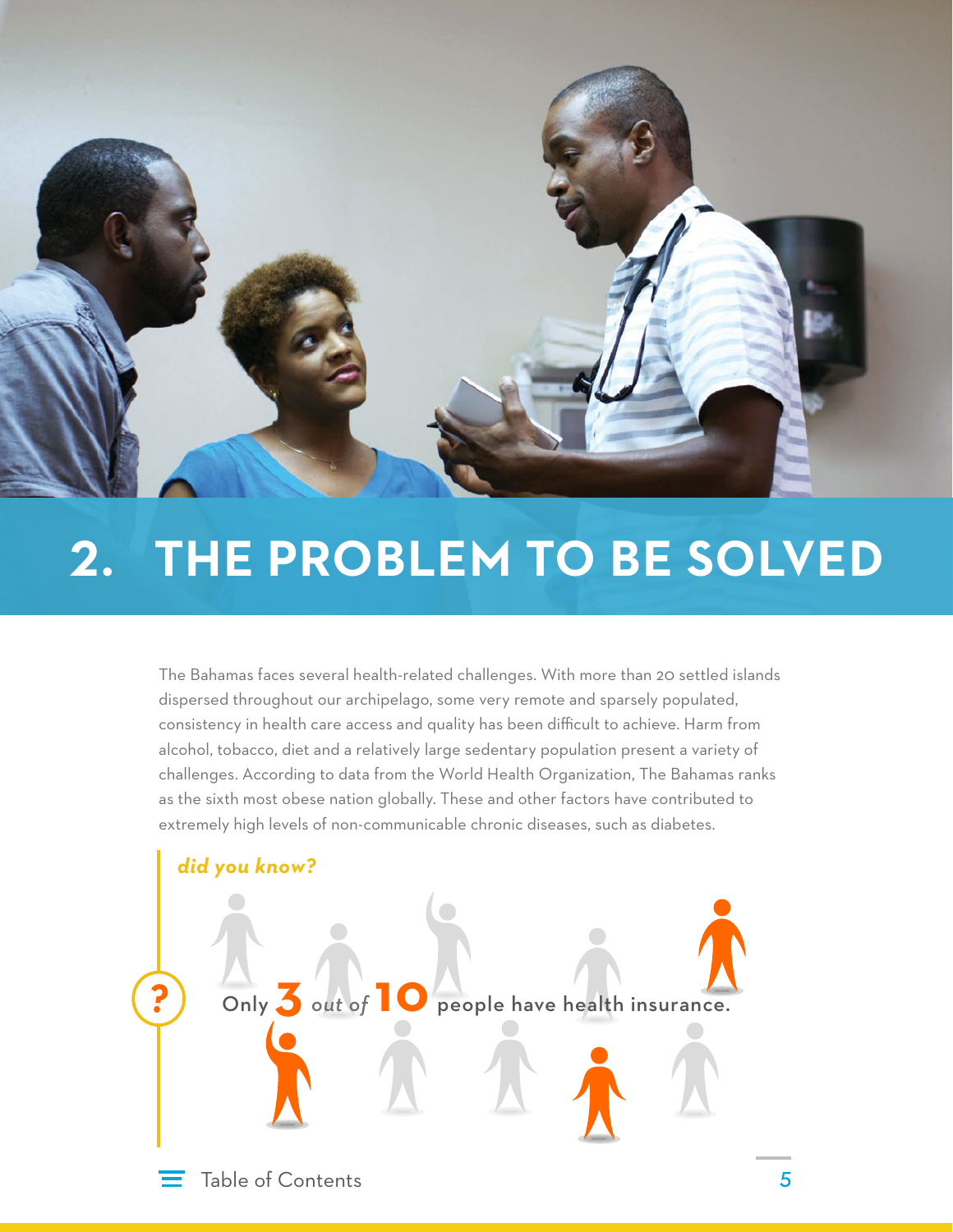Our health care system, despite its many strengths and the dedicated people that work in it, remains a two-tiered system where one's ability to pay too often determines the level of access to care received. Health outcomes between the wealthy and poor are getting progressively worse. Choice in insurance coverage is available, yet only 3 out of 10 people have private health insurance. Except for those with an ability to pay for their health care services, the remaining populous of more than 200,000 residents have no insurance at all. Residents without insurance or the ability to pay out-of-pocket typically must resort to other means, such as fundraisers and charitable donations, to raise money for health care expenses. Even for those who maintain private health insurance, access to care can be hindered by high co-payments and deductibles.

**"**

*All over the world countries are looking for ways and finding ways to give access to health care to all people regardless of their wealth. I personally have been a supporter of National Health Insurance and universal health care from the time I graduated as a physician.* 

**"**

– Hon. Dr. Bernard J. Nottage, *Minister of National Security*

We have come a long way toward providing some level of Universal Health Coverage. Urgent care, immunization and treatment for communicable diseases are given to everyone who goes to a public doctor or health care facility, but caring for the sick in this way has come at great cost, limited access and considerable inefficiency. For example, over the past decade, government spending on health care doubled. Moreover, while ten cents of every dollar created in The Bahamas, as measured by gross domestic product, goes toward health care costs, we are seeing stagnating health outcomes in several areas. Even with this amount of spending, nearly 70% of the population remains uninsured.

This is unsustainable by any measure. Rising costs are especially problematic for an island nation with a narrow tax base and small economy. Without transformational health care reform, the current approach will consume ever-increasing amounts of personal and public wealth at a significant human cost. The Bahamian health care system needs refocused attention to ensure greater redistributive impact. The case for change has never been stronger, and the Government has taken the initiative to launch this change.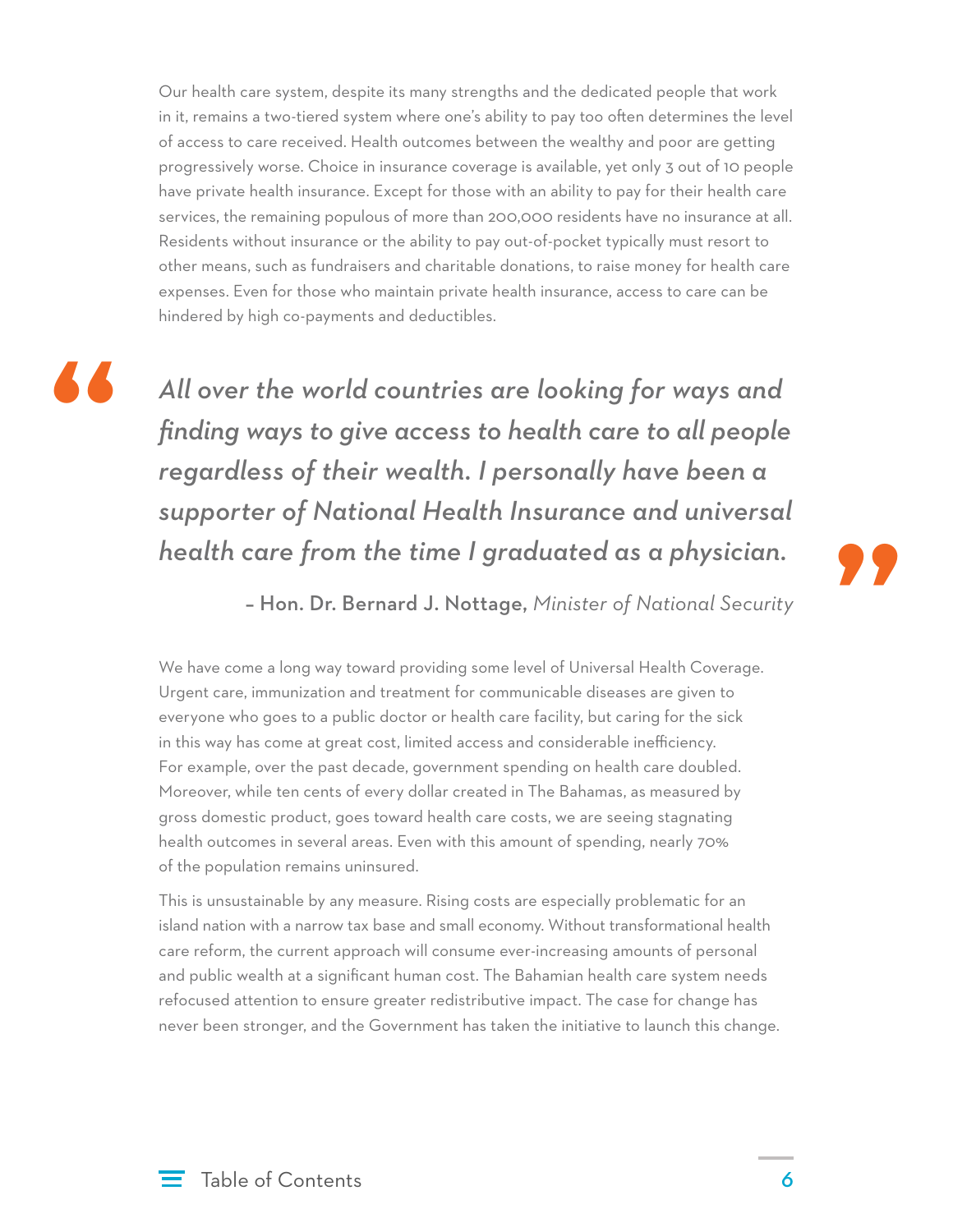<span id="page-9-0"></span>

# **3. FRAMEWORK**

### *3.1 Overview of NHI Bahamas*

Since 1983, numerous government-sponsored steering committees, tasks forces and blue-ribbon panels have examined the challenges and come to a similar conclusion: improving the health of Bahamians requires—but is not limited to—the introduction of a comprehensive National Health Insurance programme and the strengthening of the health care system. Parliament originally passed enabling legislation in 2006, which was assented to and gazetted in 2007.

The fundamental premise of NHI Bahamas is that eligible legal residents have equitable access to a defined health services package. No one should be denied coverage because they have a pre-existing condition or cannot afford to pay. Nor should anyone receive less care than they do today. NHI Bahamas will guarantee, for specified benefits, the ability to have one's insurance coverage renewed regardless of diagnosis or amount of care required.



*7*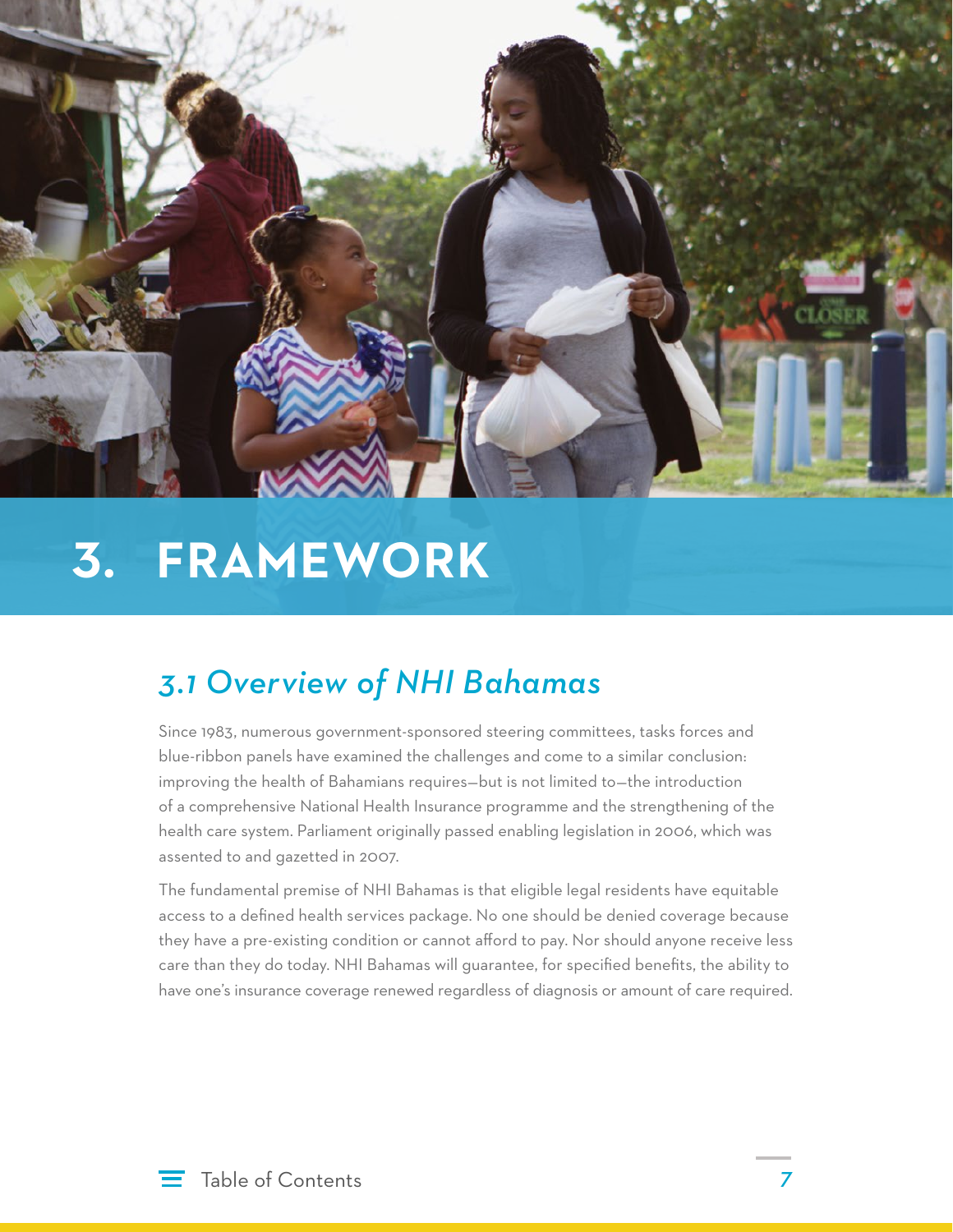<span id="page-10-0"></span>The goal of NHI Bahamas is to enable the progressive implementation of Universal Health Coverage. This will help ensure that all individuals deemed eligible obtain the health care services they need without suffering financial hardship when paying for them. Universal Health Coverage is a critical component of sustainable development and poverty reduction, and a key element for any effort to reduce social inequities. Universal Health Coverage is also recognized as a hallmark of a government's commitment to improve the well-being of its people.

NHI Bahamas combines mechanisms for health care provision and health care financing found in leading systems around the world. Perhaps the most important lesson learned by the experiences of the Netherlands, Belgium, Switzerland, Sweden, South Korea, and Taiwan—to name a few—is that building robust, practical and affordable National Health Insurance coverage requires time and patience. All of these nations took a staged-approach to their current programmes, and those programmes continue to evolve. All of these nations are proud of the opportunity for all eligible residents to participate.

#### *3.2 Implementing NHI Bahamas in Stages*

NHI Bahamas will be implemented in stages. Coverage will begin at the primary health care level, meaning the outpatient, first level of care that focuses on prevention, and addresses and coordinates health needs. The initial benefits covered by NHI Bahamas will include:

- º primary health care services at approved health care providers, for example: newborn care, care for those with chronic diseases, care integration, counselling, home care and population health services addressing the social and other determinants of health;
- º primary health care diagnostic, laboratory and other medical services, for example: testing of blood sugar and cholesterol levels;
- º personal preventative services, for example: vaccines for children, scheduled preventative health visits, general screening for breast cancer or heart problems, and counselling and prevention of obesity, tobacco use or skin cancer;
- º many primary health care prescription medications; and
- <sup>o</sup> health education and promotion, for example: monitoring and promoting nutrition and hygiene amongst children and young adults.

For more details about the types of primary care services to be covered by NHI Bahamas, please visit *[www.nhibahamas.gov.bs](http://www.nhibahamas.gov.bs)*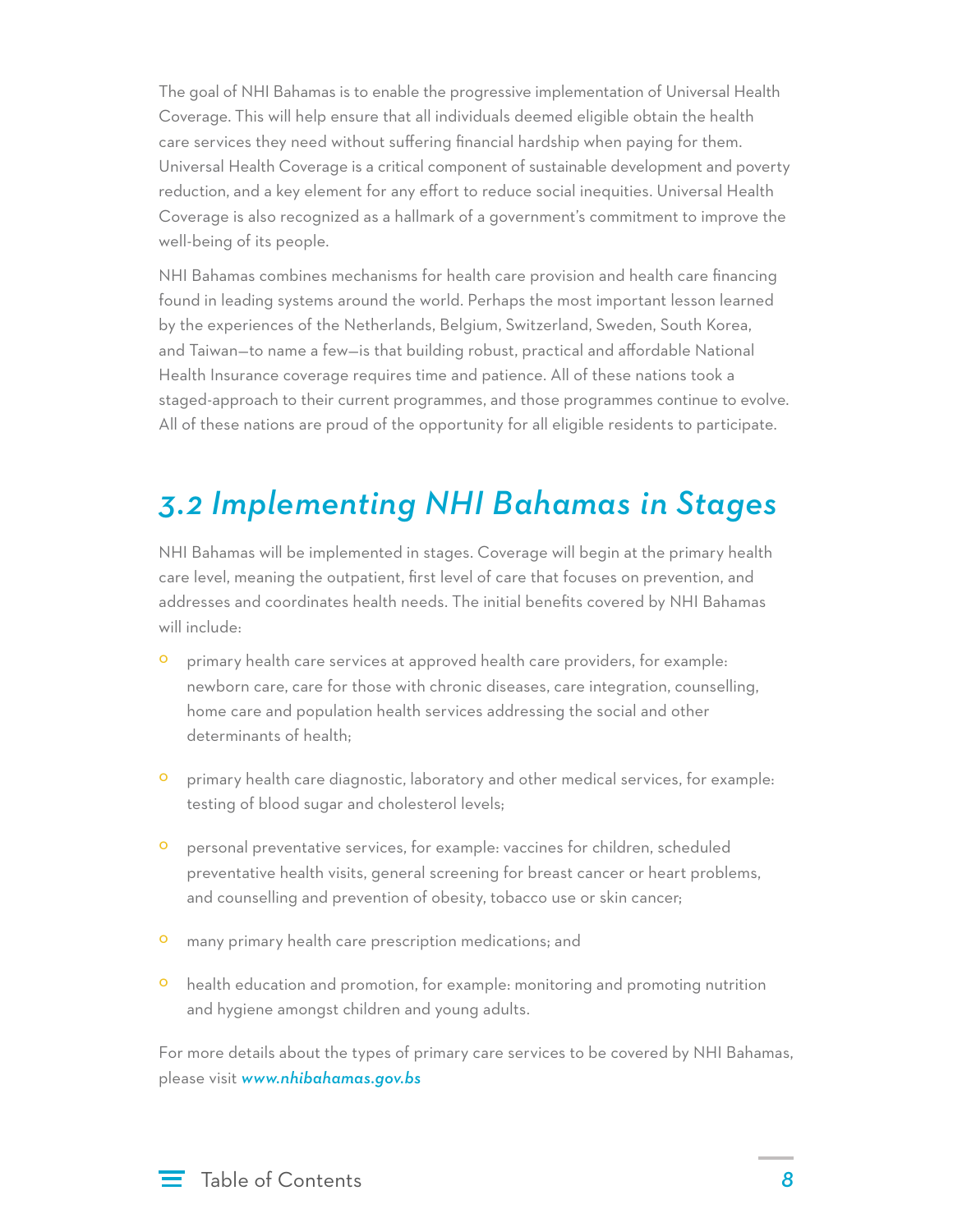<span id="page-11-0"></span>There will be no contributions or co-payments required to receive primary health care during the initial rollout of services under NHI Bahamas. During the initial service-delivery phase, these services will be publicly funded from the Government's central budget, as described in more detail below. During this stage, the Government wants individuals to experience the changes and improvements in accessing the health care system. This is a deliberate approach, allowing the population to gain confidence in the access to health care services and to provide valuable feedback on the reforms. Additionally, implementing NHI Bahamas in stages will allow the Government to properly assess initial utilization rates, actual costs of service delivery and the evolving health care needs of the population.

Primary care referrals for selected specialized, non-primary care procedures and services will be covered by a special fund. An expanded benefits package will be implemented once other health system strengthening activities have advanced and the health care system is ready for full implementation. When NHI Bahamas coverage expands—to include additional services, secondary care and tertiary care—public funding will be supplemented by new sources of revenue, as is the case in other jurisdictions with comprehensive Universal Health Coverage.

### *3.3 Eligibility*

NHI Bahamas will provide access to quality health care services for legal residents who meet statutory eligibility requirements, such as an ability to demonstrate legal residency. It will also cover dependents, such as spouses and children, who meet the eligibility requirements. The retired, self-employed and unemployed will be eligible, providing they are legal residents.

Those who remain ineligible—such as tourists, people on temporary short-term work visas and migrants without proper immigration documentation—will still receive emergency care, immunization and treatments for communicable diseases, as they would today, but they will not be able to access health insurance through NHI Bahamas. For Bahamian citizens who have been living overseas and return to live in The Bahamas, certain criteria like a brief waiting period may need to be met before becoming eligible for NHI Bahamas. Until those criteria are met, ineligible individuals will need to access care as they would today under existing funding mechanisms, their own insurance or other means.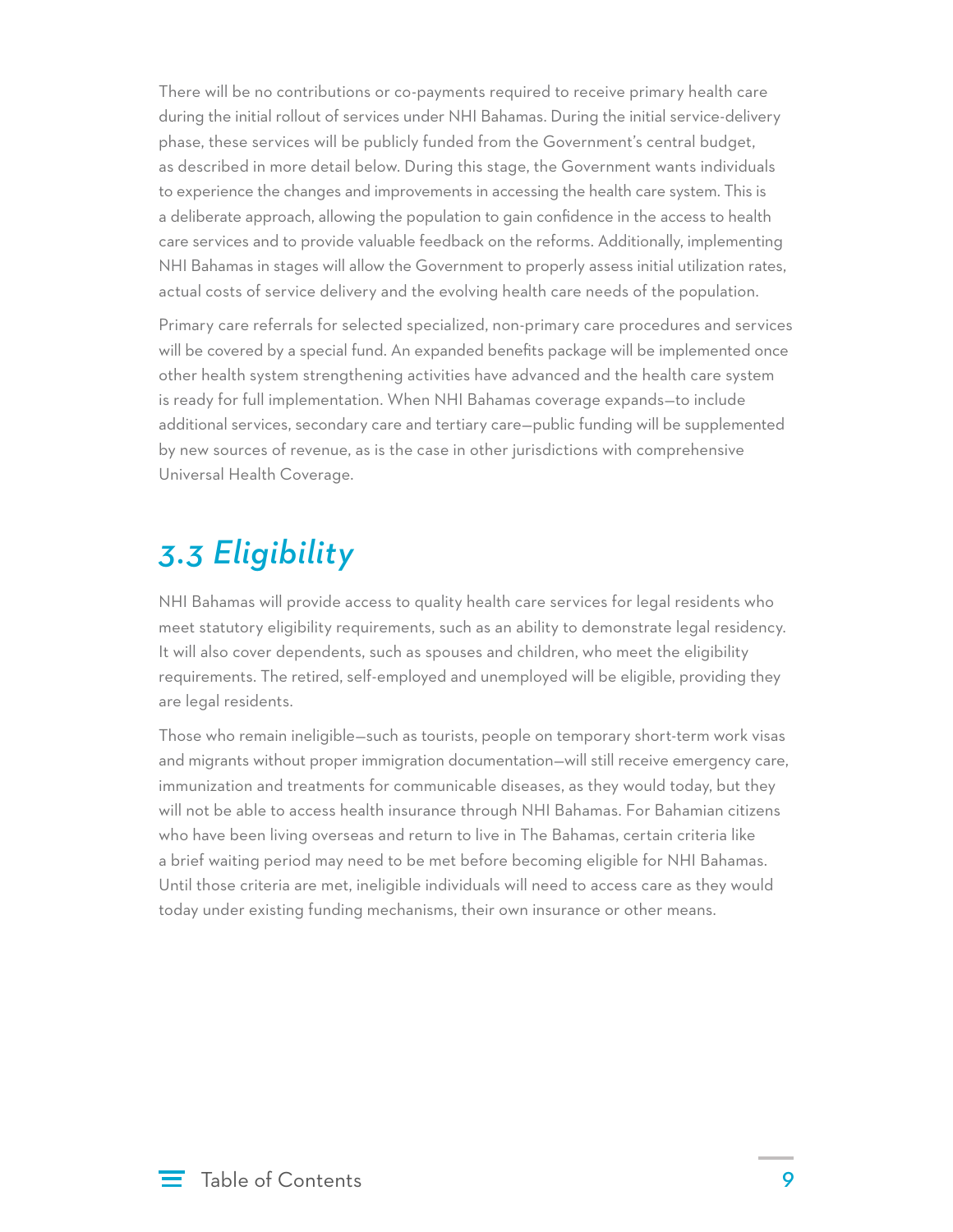## <span id="page-12-0"></span>*3.4 Registration*

Obtaining a Smart Card from the National Insurance Board will be the first step to demonstrating eligibility to enrol for NHI Bahamas. Smart Cards will be used, among other documentation, to assess individuals' eligibility.



Obtaining a *Smart Card* from the National Insurance Board will be the **FIRST STEP** to demonstrating eligibility to *enrol* for NHI Bahamas.

### *3.5 Enrolment*

Eligible beneficiaries will be required to enrol in NHI Bahamas to access covered services. They will make two important choices during enrolment: the choice to select an insurer and the choice to select a primary care provider. Enrolees in NHI Bahamas will be able to re-select their primary care provider and insurer on a yearly basis, or more frequently in certain circumstances.

**"**

*Once NHI is implemented, your NIB Smart Card will enable you to access a range of primary care services free of charge. Money will not determine your access to service; your desire to stay healthy will. This is a fundamental shift in the approach to health care in The Bahamas.*



– Hon. Shane Gibson, *Minister of Labour and National Insurance*

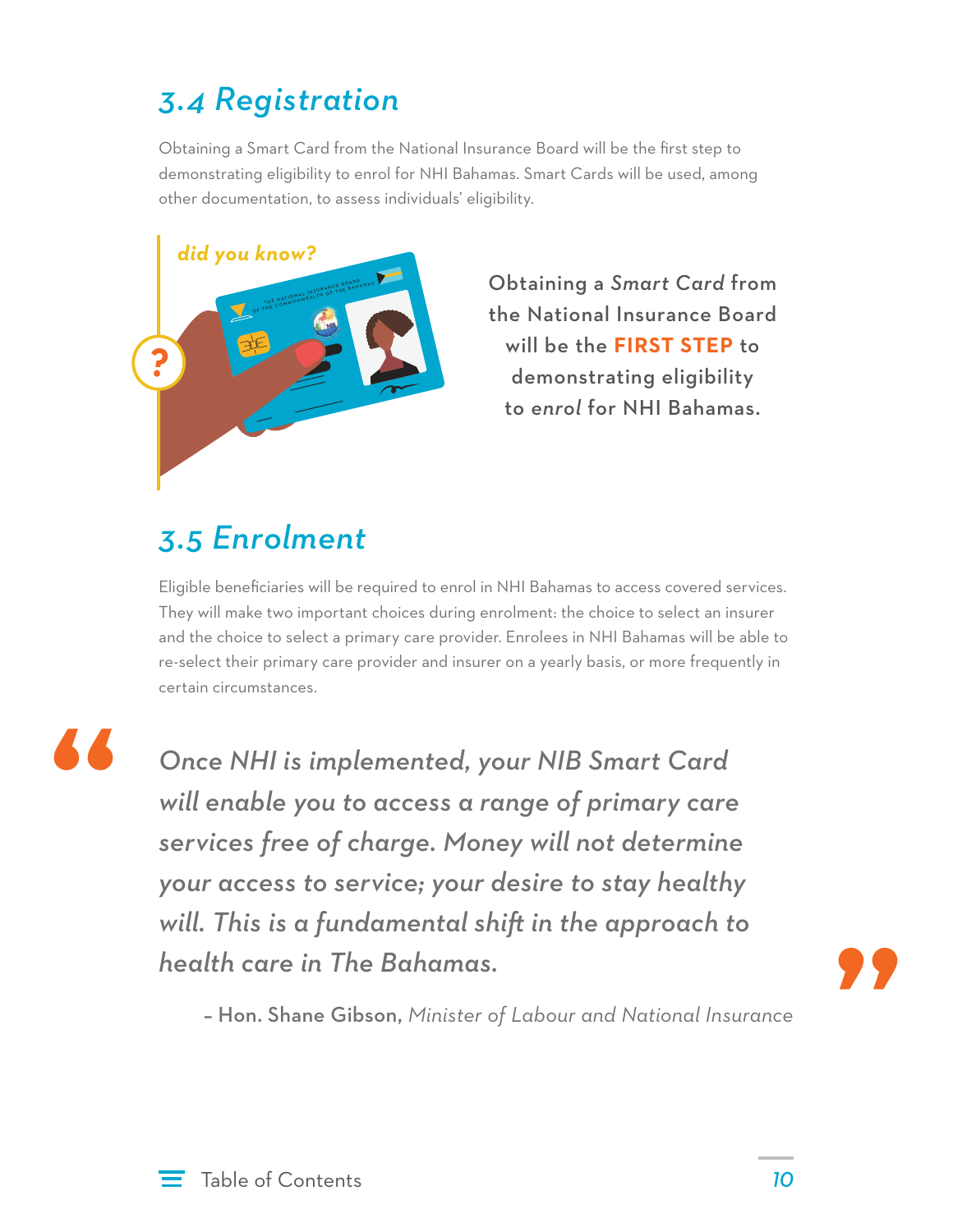#### <span id="page-13-0"></span>3.5.1 Choice in Insurers

Choice in insurers is envisioned to be provided by competing private insurers and the introduction of a public insurer, currently proposed to be called "BahamaCare". BahamaCare would only provide the legally-required NHI Bahamas coverage. It would operate as a publicly owned, privately operated regulated health administrator and not offer any other type of insurance. Like private insurers in The Bahamas, BahamaCare will be subject to the regulatory regime of the Insurance Commission of The Bahamas ("ICB"), and there will be no qualifying distinction between BahamaCare and private insurers under NHI Bahamas, save to the extent that BahamaCare will be restricted in its product offering. Approved private insurers under NHI Bahamas will offer the legally-required services. In addition, these insurers may compete for new customers in an expanded marketplace by offering supplemental insurance. Strategic purchasing, population health management and consumer responsiveness are also important drivers of competition among insurers.

#### 3.5.2 Choice in Primary Care Providers

Enrolees in NHI Bahamas will have a choice in primary care providers. Ultimately, over time, primary care providers will transition and organize into local networks of doctors, nurses and other health care professionals, as is the contemporary model in jurisdictions around the world. This organization of resources, skills and talents creates what is called "Integrated Patient-Centered Care". NHI Bahamas will strive toward an end state where the patient is central to all health decisions and care model and be structured to enable the patient access to other levels of care. It will take time, however, to evolve towards this goal, working closely with the medical provider community. Integrated Patient-Centered Care will also present increased opportunities to health care professionals for collaboration, training and professional development.

#### *3.6 Coverage*

The initial service provision stage of NHI Bahamas will cover primary health care. Examples of different types of physicians and health care professionals who provide primary health care services include general practitioners, family medicine doctors, internists, advanced practice nurses, pediatricians, and obstetricians-gynaecologists. Primary care providers play a critical role in guiding patients through the health care system via referring them to specialists and maintaining relationships with nurses, labs and pharmacies. Primary care is often described as the gateway to the rest of the health care system and a foundation from which to build comprehensive Universal Health Coverage.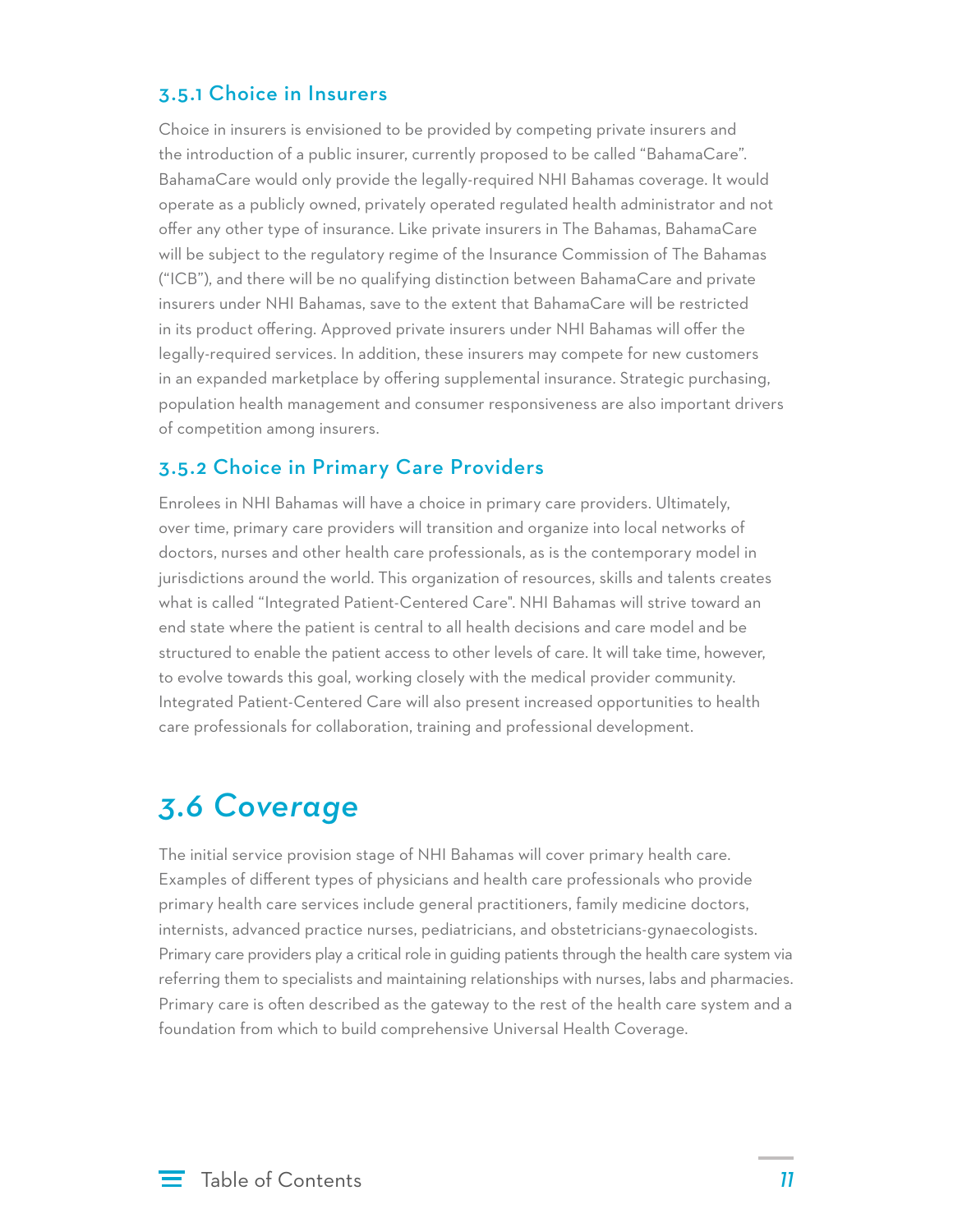<span id="page-14-0"></span>Primary care providers will be the first point of contact with the health care system under NHI Bahamas. Referrals for secondary and tertiary care will be made through primary care providers. A high-functioning primary care system, over time, is expected to reduce the demand for hospital and other services. Subsequent stages of NHI Bahamas will be extended to specialized care procedures, starting with those conditions most prevalent in The Bahamas.



The National Prescription Drug Plan, as part of the approved listing of prescription drugs, will be improved and merged, over time, into NHI Bahamas. Once our health care system has adjusted to the initial implementation of Universal Health Coverage, full implementation of NHI Bahamas will include an increasingly comprehensive benefits package.

Private health insurance or other means will be required to pay for non-covered services. Until the full rollout of NHI Bahamas, our network of public hospitals and clinics will continue to provide access to in-patient services and specialists, as required. During the initial stages of NHI Bahamas, coverage for work-related injuries will continue to be covered by the National Insurance Board through the existing system.

### *3.7 Funding*

The phase-in and scope of services covered by NHI Bahamas will be commensurate with the capacity of both our public and private health care systems and national resources. This is not a unique approach but the one taken by every other nation to embark on the path toward Universal Health Coverage.

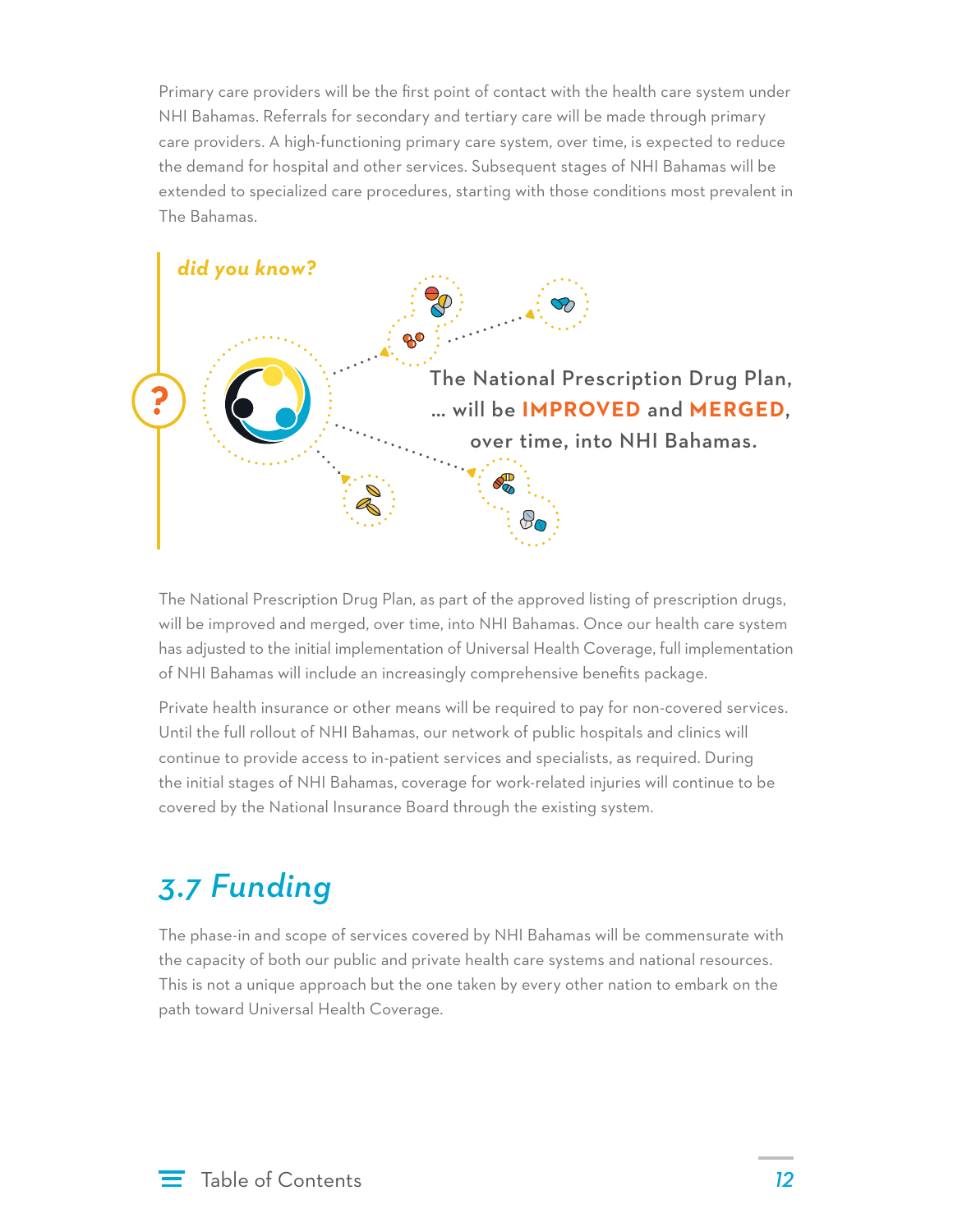<span id="page-15-0"></span>For the primary care stage of NHI Bahamas, the Government will manage finances so as to compensate providers through a National Health Insurance Fund ("NHI Fund"), financed through the Government's consolidated fund. This stage of implementation will cost the Government approximately \$100 million annually. Money will follow the patient and be linked directly to the care given, leveraging outcomes-based compensation models, such as "pay for performance" and other evidence-based arrangements. It is proposed that an additional, approximately \$24 million a year will be reserved for coverage of selected high-cost specialized care.

These initial costs will be paid by the Government as a transfer to the National Health Insurance Authority ("NHI Authority"), which is described in more detail below. The legislative and regulatory framework for NHI Bahamas will also establish the NHI Fund to ensure full transparency and accountability. The NHI Authority will compensate approved insurers. Insurers, in turn, will compensate health care providers.

As coverage and benefits expand under NHI Bahamas, funding will be supplemented by other sources. These may include a reallocation of the national health budget, new or supplemental broad-based taxation measures, dedicated funding streams and/or contributions. Regardless of an ability to pay, equitable access will be provided under NHI Bahamas.

#### *3.8 Governance*

Transformational change requires robust governance and effective oversight. This means important changes for how our health care system is currently governed, administered, regulated and financed. NHI Bahamas will contribute to stronger existing institutions, the introduction of new ones and the phasing out of others. The implementation of NHI Bahamas will take place during significant and ongoing investments in health system strengthening facilitated by the cooperation of numerous stakeholders. The intent is a modern and efficient governance structure to support public and private sector participants with better alignment between roles and responsibilities, increased transparency and clearer accountabilities.

The Government of The Bahamas will lead this initiative in close collaboration with the Ministry of Health and the private sector. The Office of the Prime Minister, through the National Health Insurance Secretariat, is currently responsible for implementing NHI Bahamas.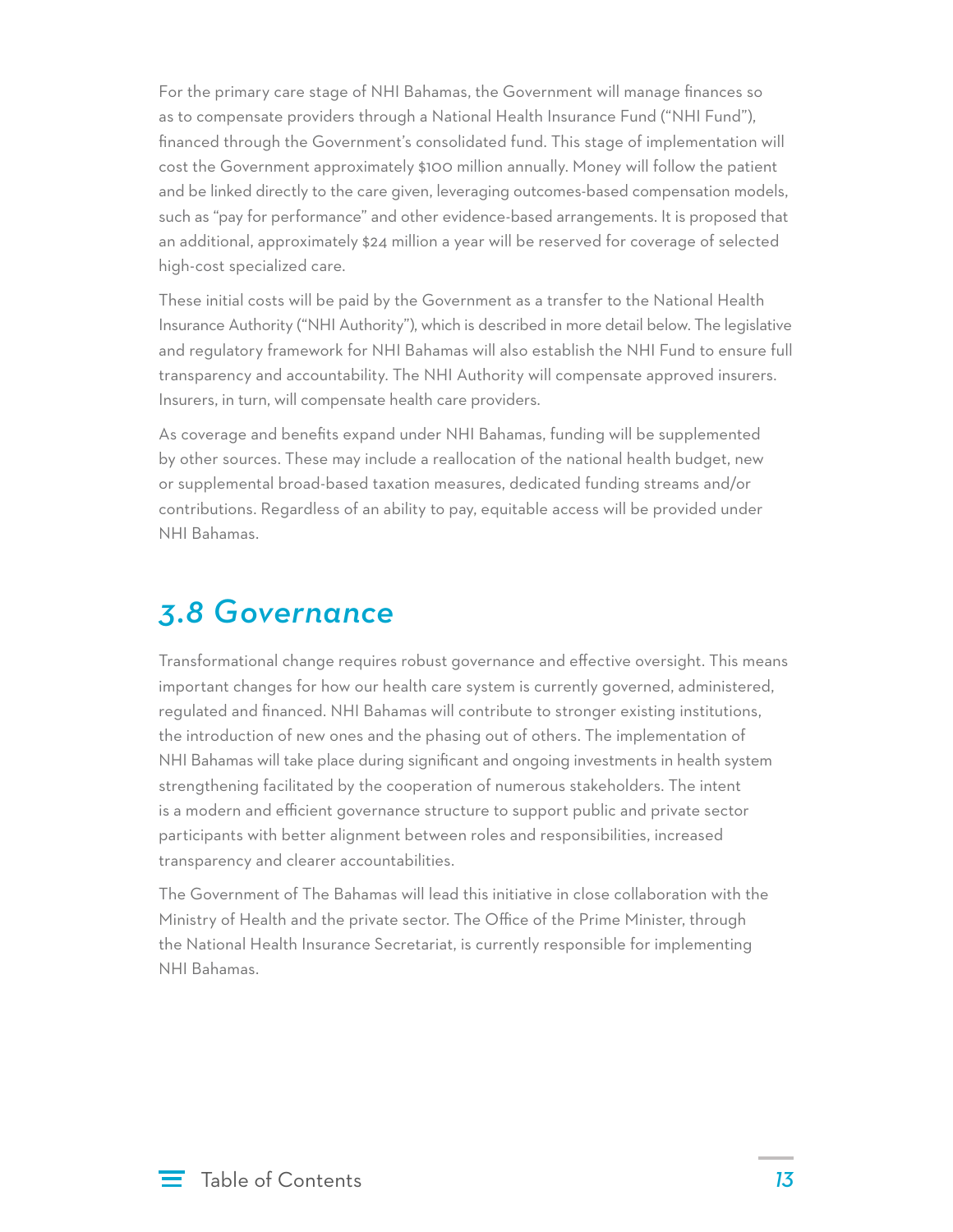

*My Cabinet has approved a single governance model that will accelerate the implementation of Universal Health Coverage while providing effective oversight of the Programme. The approved, integrated Universal Health Coverage governance structure will allow for quick and effective decision making with transparency and accountability, as well as the alignment of health systems, and will result in greater efficiency, continuity of care and the seamless delivery of patient-centered services in the Government health sector.* 

**"**

– Rt. Hon. Perry G. Christie, *Prime Minister*

The Ministry of Health will continue to be responsible for implementing national health care policy and remain the primary steward of the Bahamian public health care system. A Minister responsible for National Health Insurance ("Minister") will serve as the individual accountable for developing the overall strategic policy for comprehensive Universal Health Coverage and the specific framework for NHI Bahamas.

As part of Universal Health Coverage, the Ministry of Health will conduct health system strengthening initiatives, such as improved emergency response times, extended clinic hours and improvements in health and social infrastructure. Particular attention will be given to achieving adequate human resources capacity and excellence in customer service. The Ministry of Health will consolidate the management of government health facilities, which are currently overseen by both the Department of Public Health and the Public Hospitals Authority. A new, single governance structure will manage the day-to-day operations of public hospitals and clinics with greater efficiency, transparency and attention to patient needs. In addition, the Government is finalizing a Patients Bill of Rights, which will present a standard of care that must be followed by everyone involved with the provision and delivery of health care to any patient. It gives patients a right to seek legal redress if the standards of care are not followed.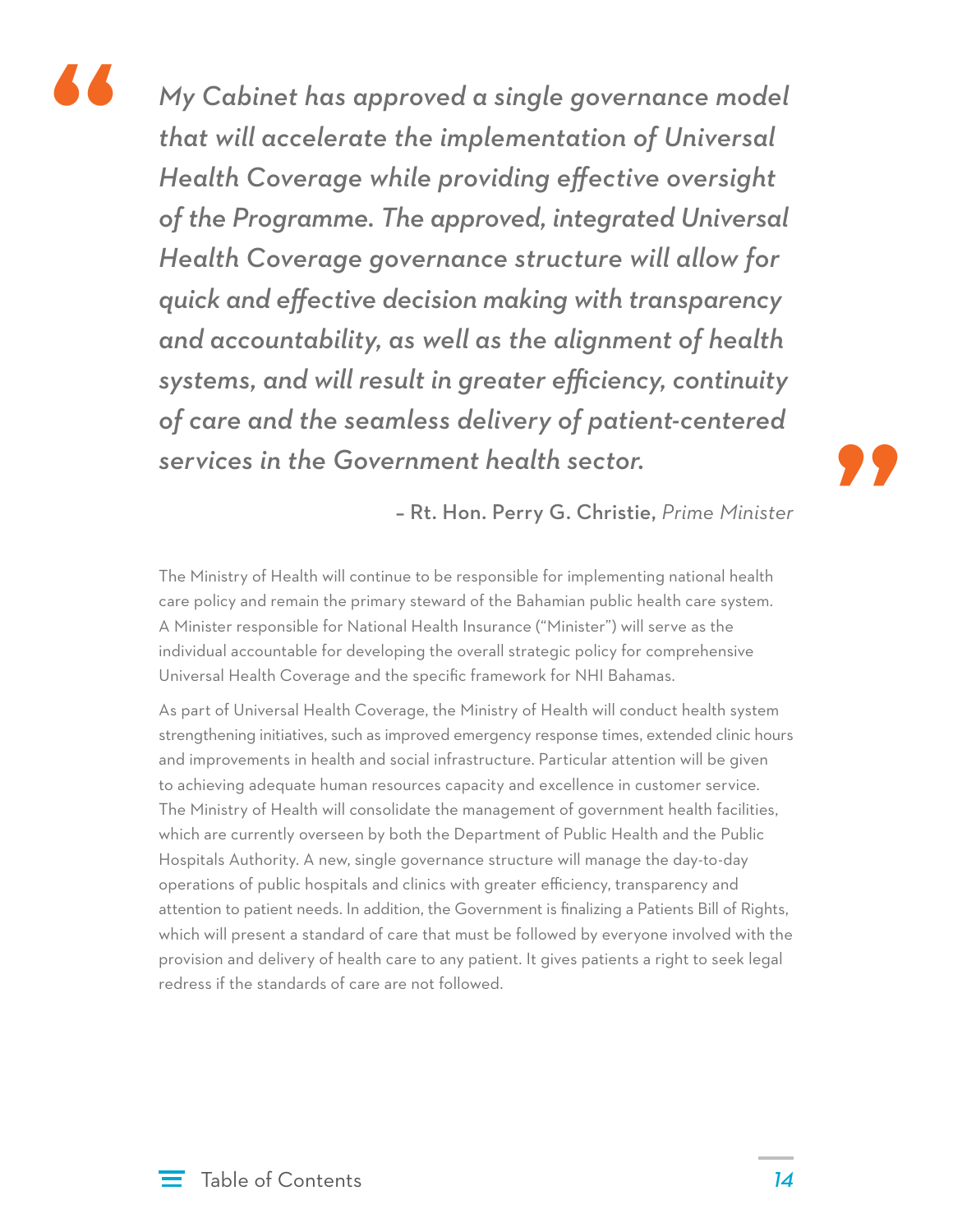The *National Health Insurance Bill*, 2016, once in force, will serve as enabling legislation. This legislation creates a new administrative body called the NHI Authority. The NHI Authority will be responsible for the management of the National Health Insurance programme and all associated processes of NHI Bahamas. Specifically, the NHI Authority will serve as a regulatory body to administer National Health Insurance and to set criteria for approving insurers under NHI Bahamas and health care providers under NHI Bahamas. The NHI Authority will be governed by a qualified and professional board of directors, with board members carefully selected based on their thorough knowledge of and experience with the health care system, health insurance industry and other relevant qualifications.

#### **The objectives of National Health Insurance are stated in the** *National Health Insurance Bill***, 2016, as follows:**

- to establish the administrative framework and other necessary mechanisms to enable the provision of equitable, accessible, affordable and quality health care services to all eligible persons for the attainment of Universal Health Coverage;
- º to facilitate people-centred health care that meets the needs of the population;
- º to provide plurality in the health care system with equal opportunity for public and private sector participation;
- º to promote efficiency in health care administrative operations; and
- º to enable sustainability through appropriate allocation of resources in health care.

Representative technical committees will be put in place to provide guidance to the NHI Authority on critical matters like changes to benefits packages and fee structures. The NHI Authority will also be responsible for the financial stability of NHI Bahamas through the newly established NHI Fund. Standard prices will be set by the NHI Authority for all legally-required services. These prices will apply across all insurers and health providers participating in NHI Bahamas.

The ICB will remain the main regulatory authority for the insurance market. All insurers participating in NHI Bahamas will be regulated by the ICB.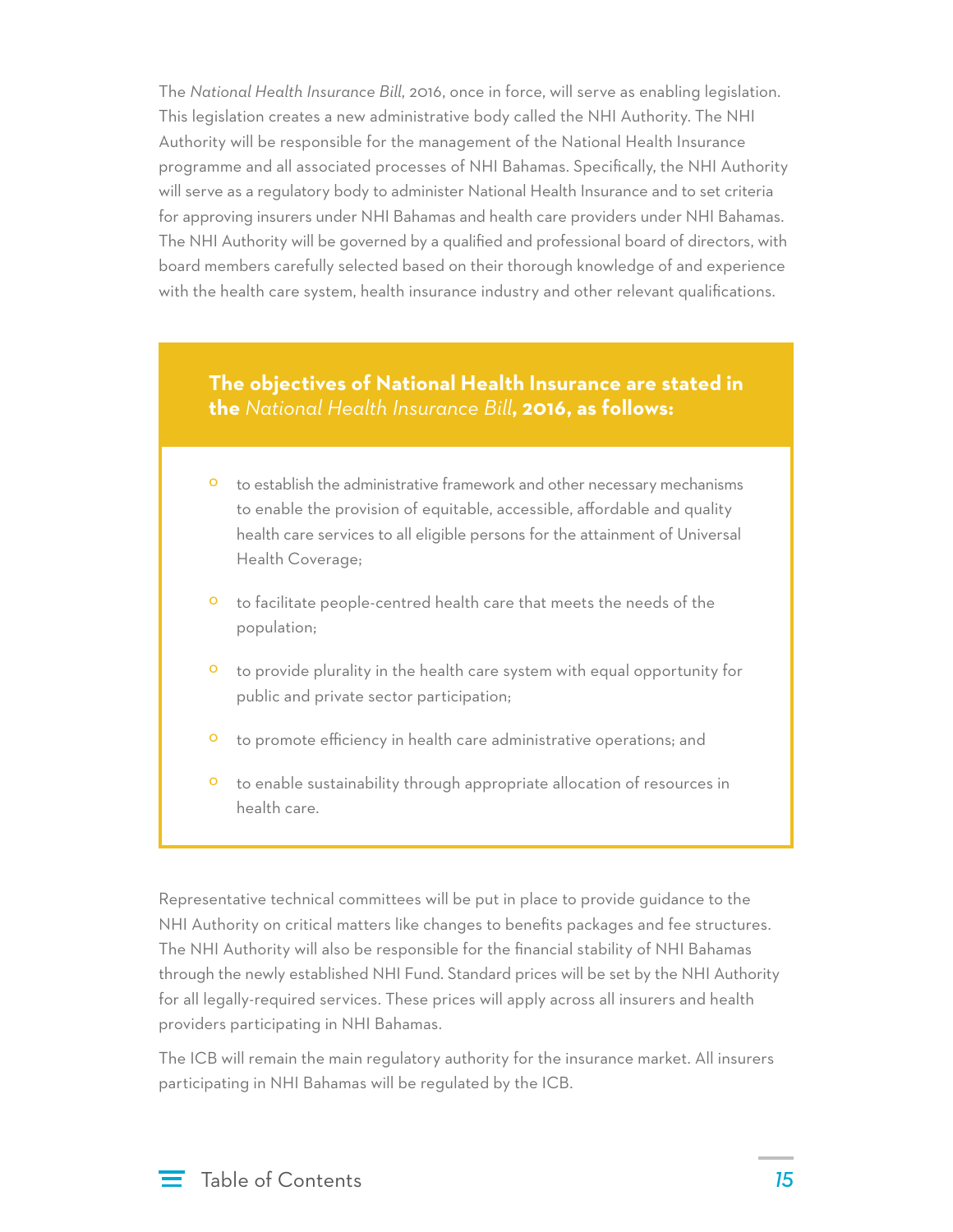## <span id="page-18-0"></span>*3.9 Monitoring and Evaluation*

The NHI Authority will establish a robust information technology system at the operational levels, including a comprehensive monitoring and evaluation framework to guide the implementation of NHI Bahamas. This framework will be used to assess progress, guide adjustments and refocus resources to achieve value for money. Monitoring will serve to track the ongoing processes and goals associated with implementation, given that they will take place in a staged manner. Monitoring and evaluation are also required to assess overall improvements in the health care system, to facilitate standardization and improvement of quality in health services, and to measure improvement in health outcomes over the medium-to-long term. These efforts will be aligned with the broader goals of the Ministry of Health and country-wide tracking to be set up as part of the National Development Plan.

During the initial rollout of NHI Bahamas, the NHI Authority will be responsible for protecting the rights of patients under National Health Insurance. Over time, a fully independent body will be established as a health ombudsman.

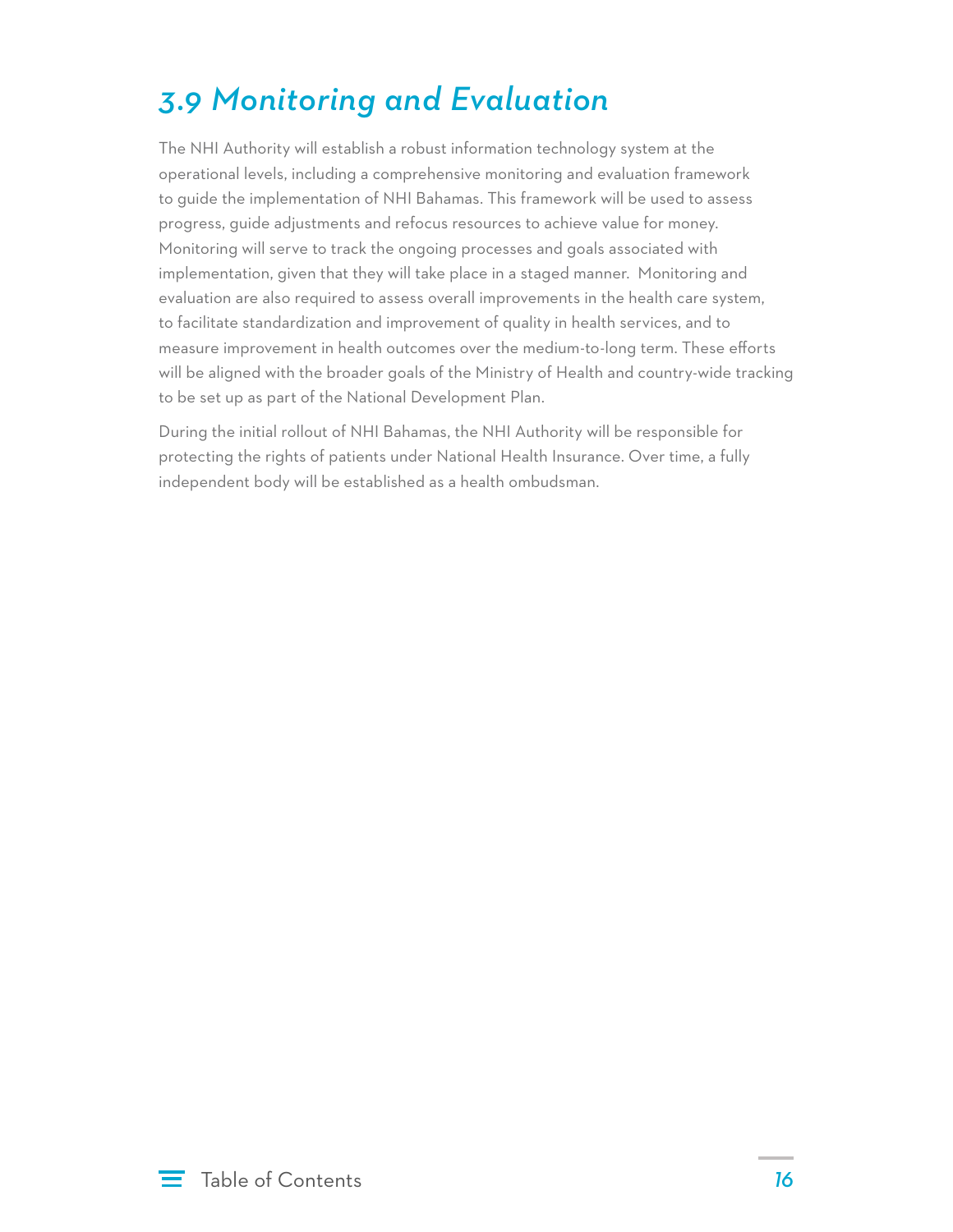<span id="page-19-0"></span>

# **4. CONCLUSION**

Improving the health of Bahamians is a long-standing national priority. Building a healthier Bahamas is an unwavering commitment of this Government.

**"**

*Building a healthier Bahamas is a core element of this administration's agenda, as clearly outlined in our charter of governance. In order for us to create a healthier Bahamas, we must ensure that every Bahamian has equitable access to modern health care, both now and for generations to come.* 

**"**

– Hon. Dr. Michael Darville, *Minister for Grand Bahama*

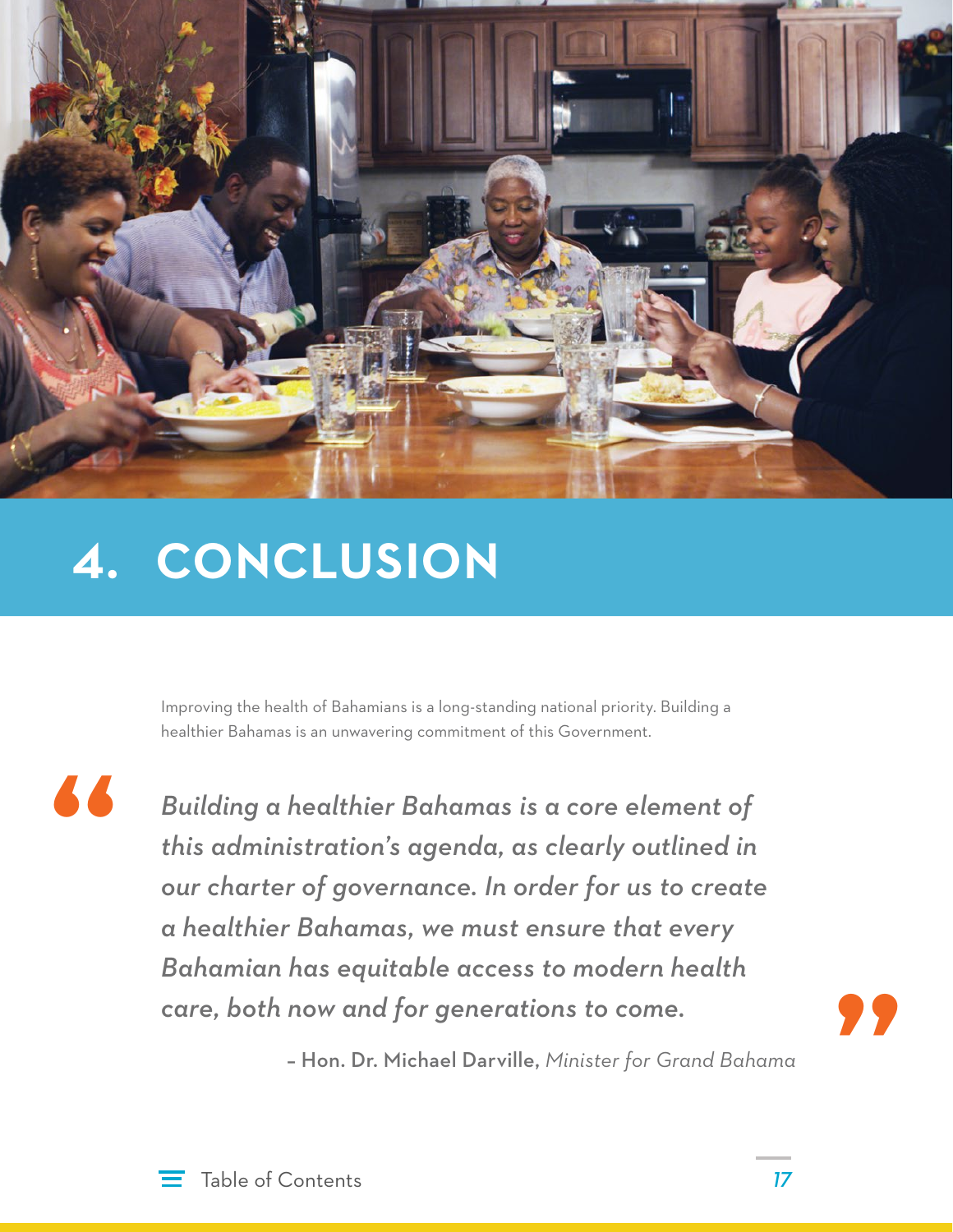Fundamental reform of our health care system is necessary to ensure high-quality patient outcomes and long-term financial sustainability. Yet building a healthier Bahamas is worth so much more than this narrow perspective. It is an indispensable part of achieving our sustainable development goals.

Universal Health Coverage will support our ability to grow the economy, put people back to work, live longer lives and reduce poverty. Our Government has understood that Universal Health Coverage is much more than a healthier Bahamas. Building a healthier Bahamas will lead to a self-reinforcing cycle of healthier people, greater productivity, economic empowerment and more resources available for vital public services. In this way, Universal Health Coverage is not the end, but only a beginning.

The Commonwealth of The Bahamas will pursue Health in all policies. Laws, rules and regulations across Government must be reviewed and amended as necessary to support NHI Bahamas. This effort will result in healthy parks and healthy communities, healthy food and healthy schools, and a cleaner environment. The Government will continue to invest in social infrastructure, promote healthier lifestyles, provide tangible support for the disabled and strengthen our existing health care system. NHI Bahamas will make that system more modern, affordable and accessible. The components of this programme are all focused on the same goal: affordability and equitable access to quality health care services.



*The implementation of NHI Bahamas is reflected in our continual assessment and evaluation of our medical professionals, health care facilities, allocation of resources and effective delivery of services. All of these elements are of vital importance to the core of health systems strengthening and an essential aspect of the successful implementation of NHI Bahamas.* 



– Rt. Hon. Perry G. Christie, *Prime Minister*

Working together, the public sector and private sector will help to relieve the unsustainable burden on our current health care infrastructure, bring services closer to communities and increase accessibility.

*Working together we will build a healthier Bahamas.*